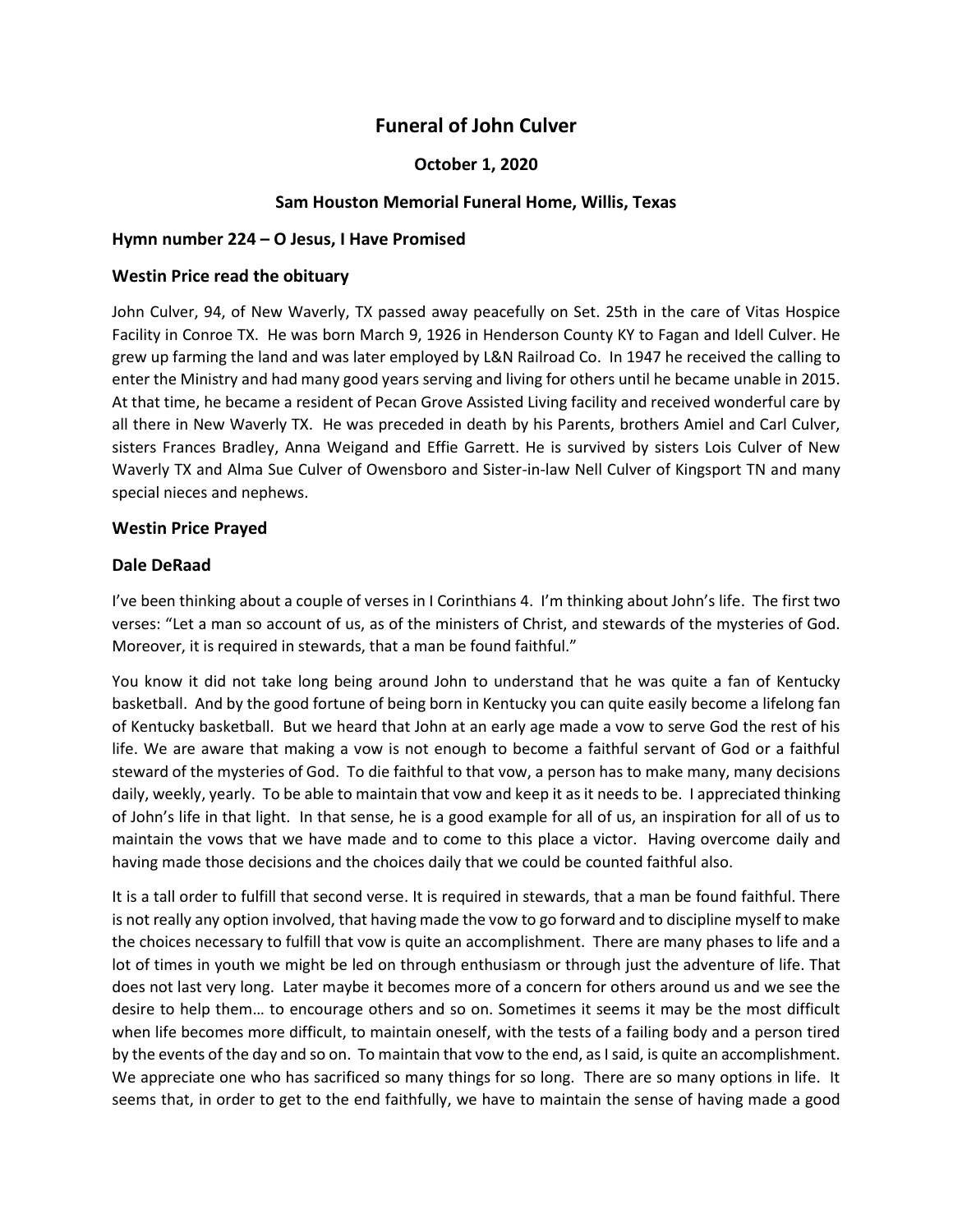vow, of having chosen well and a worthwhile goal. I'm grateful for the example of the inspiration that John offers.

## **Hymn 276 Precious Thought My Father Knoweth**

## **Loren Quick**

I'll read from two places. First of all, Hebrews 11:16

"But now they desire a better country, that is, an heavenly: wherefore God is not ashamed to be called their God: for he hath prepared for them a city."

Then in Philippians 3:12-14

"Not as though I had already attained, either were already perfect: but I follow after, if that I may apprehend that for which also, I am apprehended of Christ Jesus. Brethren, I count not myself to have apprehended: but this one thing I do, forgetting those things which are behind, and reaching forth unto those things which are before. I press toward the mark for the prize of the high calling of God in Christ Jesus."

I think that with every co-worker that we have had there are a few verses in the Bible that I read and I can hear their voice. Those are two parts I have that when I read them I get lost in them. I can't tell you what John said about them but I can hear his voice sharing those two scriptures. Especially that about seeking that which is heavenly. I love that in Hebrews 11, those people we read about, because we can go back and read in their story. We read good things and bad things, ups and downs, mistakes, and imperfections and whatever you want to call it. Hebrews 11 is like God's final testament. My thought, really, about being here today and thinking about what to say and thinking, what John would say? But what does God want to say to us today. Maybe He would want us to be conscious of that because we get upset or disturbed or ruffled a little bit about the things that go on in the world and all of that. But focus on the heavenly country. Let's have our mind set on that which is eternal.

It was shared with us from Lois about John's early years in the work and he said that he felt worthless. The congregation of workers can say "Amen". Everyone of us understands that feeling and everyone of us understands that sense of what am I doing here? The whole work would be better off if I went somewhere else. I don't think that is an uncommon feeling. It isn't voiced so much, thankfully, but it isn't an uncommon thing, especially in some of those early years. All along the way. The more years I put in the more respect I have for a man that has just kept at it in the midst of his nature and different things. And having to continually work at this matter of being faithful as we have been hearing about. Your nature still rises up and we still have to put it down. Sometimes we get more victory and sometimes less and all that but yet he kept on.

Like we read there in Philippians neither are we already perfect nor do we feel that we have got this all figured out. And John wouldn't have felt that way. But he knew that the heavenly vision he had and the understanding of what's awaiting and what God's plan is. There is only one thing to do and that is to forget the mistakes and forget the feelings of worthlessness and forget all that was said but press forward for the mark for the prize of the high calling in Christ Jesus. We are glad to think about that. That God's kingdom works on calling. Calling to be His child, calling to just say Yes to Him. What we want is that we would just continue to say Yes to God.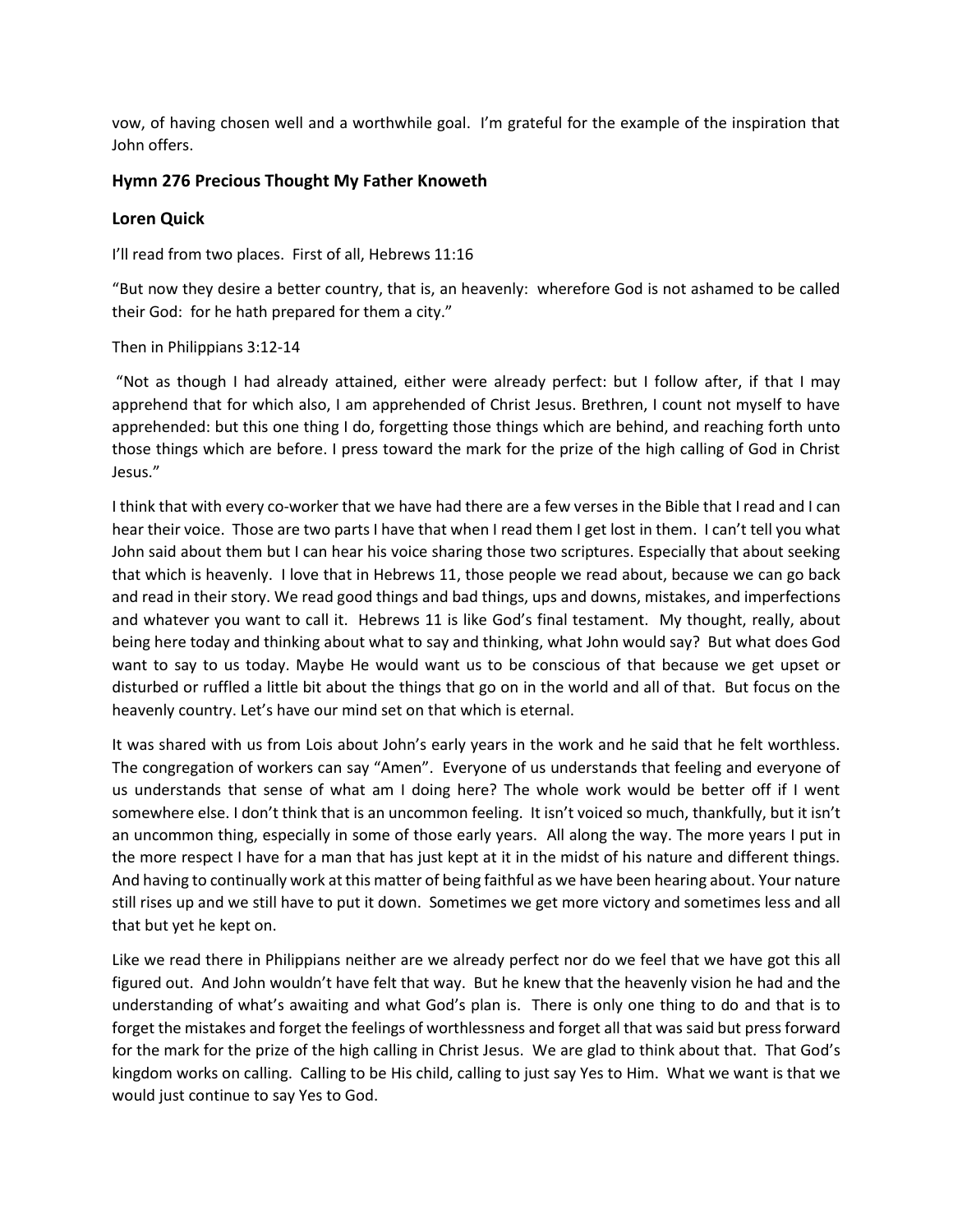We are weak humans, but I say sometimes we are too strong. We struggle to get the yes settled and like Dale told you we make a vow. Then we get distracted and then we have to get it settled again. So, there would be no telling like how many times that John just had to go in prayer again to get settled again. We heard forget those things, forget the feelings of not being worthy to be in the work, forget the feelings of not being a capable worker, forget the feelings of regret for mistakes, forget the feelings of being a misfit for your nature. All of that everybody has but we probably don't understand how much the other person is feeling that way too. How many times have we needed to pray let me not focus on that but let me focus again on the heavenly country?

There is a God who has a plan. And that plan was before that man Adam was ever made. And that plan was that He would have this human creation that would respond to the love story that is the Gospel. Out of love responding to that love we can say Yes to the Lord, and then we would say Yes again, and then we would say Yes again. And when there have been mistakes. It says the just man falls 7 times and when we make mistakes, we get up again and say Yes again. That is the getting up step. Yes Lord, Yes Lord. My life is yours and it is yours again. We are sorry for the noes and we are glad we get to the point where we are sorry for the maybes. We are sorry for the, "a little bit later I will get to that", attitude that we have given the Lord sometimes. Then we get passed that and we say Yes again. We go forward. And God in His marvelous capacity to forgive, forgives us. Paul was saying for himself… forgetting those things that are behind. It is marvelous that we can know that God can do that… that God will forget the things that are behind. God will! Here you are… just say Yes to me now and I will say Yes. John said a lot of yeses. We don't know the number and we don't know how many times he wavered, and it doesn't matter. I feel comfortable mentioning that, just because it is the common experience of man.

We don't need to feel like there is some level that we are supposed to reach that means that you don't have a human nature anymore. You can reach that after this point. We haven't reached that point but now John has reached it. We look forward to that. So, we have clear vision again of it and clear vision again that the God of heaven called me. John said God called him, and he has tried. He called him to walk with Him, and he called him into this ministry. We are learning from experience that into this ministry He would call him again. He called him again. He called him again. How many times did John have to find himself again and be sure again that God hasn't changed His mind as He has called me, again. I don't know how many times for John, and I don't know how many times for myself. But God in His mercy just makes it clear to him that here is where I want you and just keep on doing this.

We want to be inspired by John's life, and be inspired by life and death itself, and the thought of the future. That we would seek that which is heavenly, and focus on that which is heavenly. We can go on and take forward steps and forgetting those things that are behind. We are not feeling that we have already attained, we are not feeling that we are already perfect in any sense at all. But we are feeling like the perfect One has called us. The perfect One who knows better our weakness in our situation… better than we do ourselves. This perfect One is very interested to help us. Press, and urgently press toward the mark of this prize of this high calling of God in Christ Jesus. So, whatever our place we take the next step by saying Yes. It is not a trump question. It is not over our head. In that sense it is from humility we say Yes Lord and Yes again Lord. Sorry I was slow, sorry I lingered, sorry I mis-stepped. Yes, again, Lord, forever Yes. We are glad for every Yes in John's life.

Those hymns that were sung, too… I was looking at them last night and this morning and yes they were the right ones. They were the ones that were from John's ministry and they must have been the ones that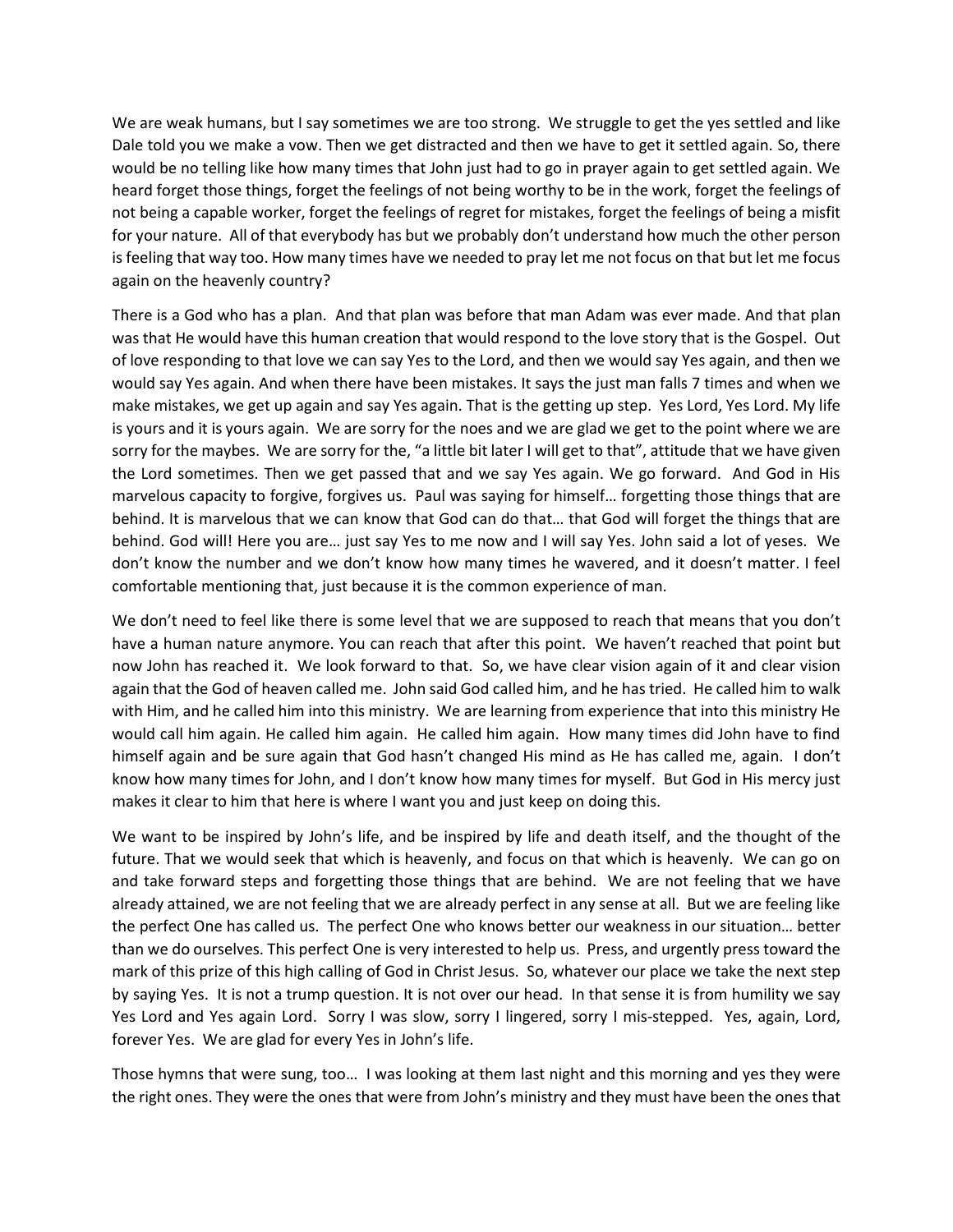encouraged him and because of that, he chose them. We are glad for his companionship and glad for his finish. We want to be inspired. Leave every misstep behind and go forward to more Yeses ourselves

## **Carl Hamilton**

My thoughts have been in the  $11<sup>th</sup>$  chapter of Judges. Remember the man Jephthah. He was the man that seemed very small in his own family, but he was finally chosen to be the leader for the armies of Israel when they came up against the children of Ammon. It tells us there in verses 30 and 31:

"And Jephthah vowed a vow unto the Lord, and said, If thou shalt without fail deliver the children of Ammon into mine hands, Then it shall be, that whatsoever cometh forth of the doors of my house to meet me, when I return in peace from the children of Ammon, shall surely be the Lord's and I will offer it up for a burnt offering."

#### Then verses 34, 35, 36:

"And Jephthah came to Mizpeh unto his house, and, behold, his daughter came out to meet him, with timbrels and with dances: and she was his only child; beside her he had neither son nor daughter. And it came to pass, when he saw her, that he rent his clothes, and said, Alas, my daughter! Thou hast brought me very low, and thou art one of them that trouble me: for I have opened my mouth unto the Lord, and I cannot go back. And she said unto him, My father, if thou hast opened thy mouth unto the Lord, do to me according to that which hath proceeded out of thy mouth; forasmuch as the Lord hath taken vengeance for thee of thine enemies, even of the children of Ammon."

The family has told us that when John was 12 his younger sister, Sue, was burned very badly. It was a question of whether she was going to live or not. So, John made a vow. He told the Lord that if He would preserve her life then he would serve Him all of his life. We are thankful that God has a way of helping us understand that there are things that are too great for us. Yet they are within the will of God and we need God's help. But we need to give ourselves to God in a way that makes a covenant between us and God.

I have been enjoying the word "dedication" and realizing that dedication is powerful because it involves God. Dedication such as this involves us, and it involves God. It helps us to be united unto God's purpose. It helps us to remember that we are not our own and we are only here as a very fragile being. But yet there is for us a place to serve. There is for us a duty, a privilege. We are thankful that vow which was in the last hymn John chose, there in the bed. It was the hymn that we sang first, number 224, "O Jesus I have promised, to serve thee to the end". We are thankful that that was still his purpose.

We remember that when Jephthah came to that point of making that vow. I feel the Lord was in his mind and in his heart. The sacrifice that he had to make was a costly sacrifice. He made it. It was that that united him in the effort to defeat the Ammonites. They were able to accomplish that which was necessary for the armies of Israel to survive. He understood that in the vow that he made was what came into his heart as God was ready to receive him.

We look into John's life and think of that vow that he made as a young man of 12 years old. Perhaps he was coming to the age of responsibility. And there he was before God, responsible. There he was after the few words that he had said, "I will serve You the rest of my life but just spare my sister's life." We are thankful that when we make such a vow and we open our heart to God, it allows us to be one with God's purpose. It allows us to turn our hearts to those things that are the mind and the heart of God. John